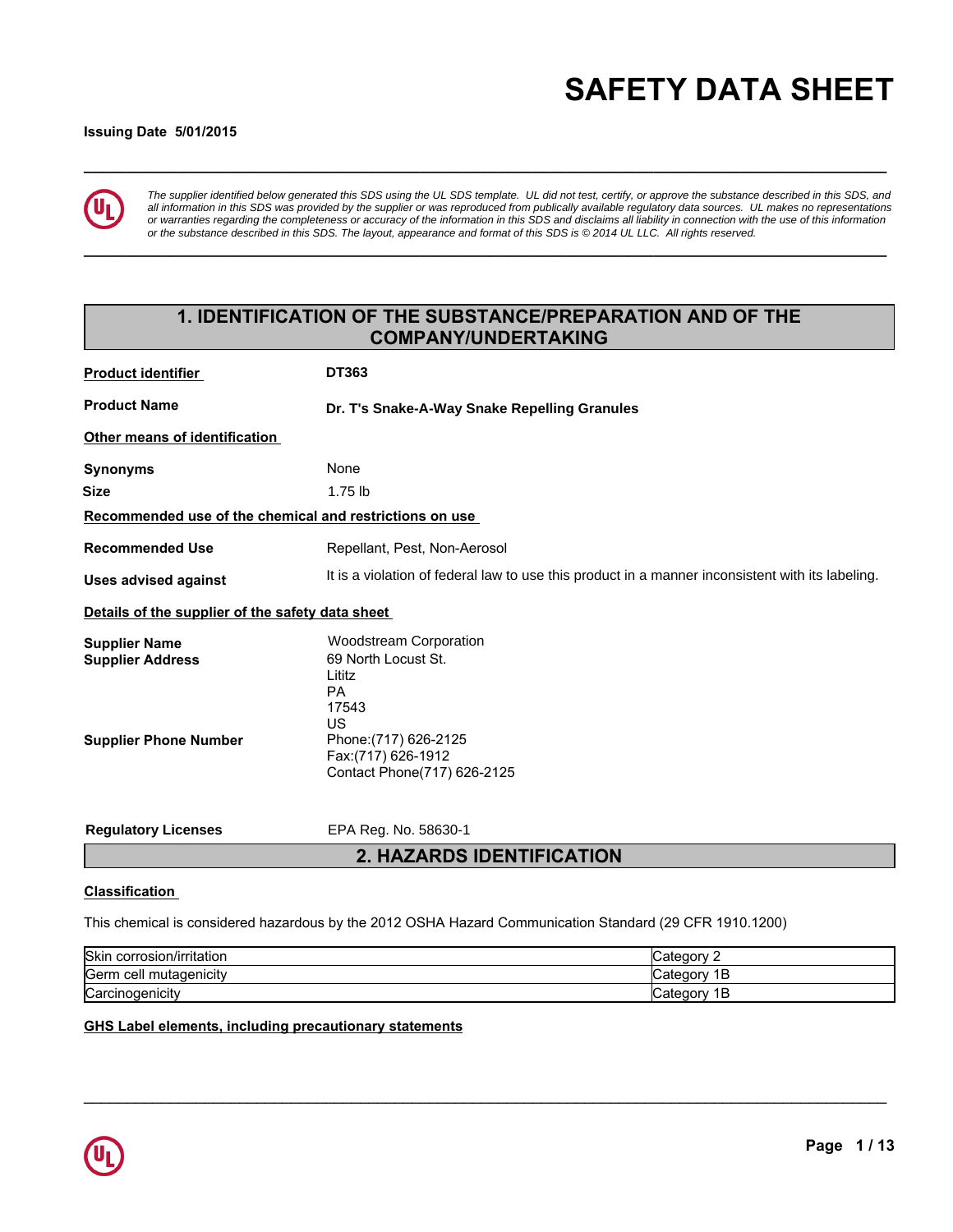|                                                                                                                                                                                                            | <b>Emergency Overview</b>                                                |                   |
|------------------------------------------------------------------------------------------------------------------------------------------------------------------------------------------------------------|--------------------------------------------------------------------------|-------------------|
| Signal word                                                                                                                                                                                                | <b>Danger</b>                                                            |                   |
| <b>Hazard Statements</b><br>Causes skin irritation<br>May cause genetic defects<br>May cause cancer<br>May form combustible dust concentrations in air                                                     |                                                                          |                   |
|                                                                                                                                                                                                            |                                                                          |                   |
| Appearance Light tan                                                                                                                                                                                       | Physical State Granular Solid                                            | Odor Naphthalenic |
| <b>Precautionary Statements - Prevention</b><br>Obtain special instructions before use<br>Use personal protective equipment as required<br>Wash face, hands and any exposed skin thoroughly after handling | Do not handle until all safety precautions have been read and understood |                   |
| <b>Precautionary Statements - Response</b><br>IF exposed or concerned: Get medical advice/attention<br>Specific treatment (see supplemental first aid instructions on this label)                          |                                                                          |                   |
| Skin<br>IF ON SKIN: Wash with plenty of soap and water<br>If skin irritation occurs: Get medical advice/attention<br>Take off contaminated clothing and wash before reuse                                  |                                                                          |                   |
| <b>Precautionary Statements - Storage</b><br>Store locked up                                                                                                                                               |                                                                          |                   |
| <b>Precautionary Statements - Disposal</b><br>Dispose of contents/container to an approved waste disposal plant                                                                                            |                                                                          |                   |
| Hazards not otherwise classified (HNOC)                                                                                                                                                                    |                                                                          |                   |
|                                                                                                                                                                                                            |                                                                          |                   |

\_\_\_\_\_\_\_\_\_\_\_\_\_\_\_\_\_\_\_\_\_\_\_\_\_\_\_\_\_\_\_\_\_\_\_\_\_\_\_\_\_\_\_\_\_\_\_\_\_\_\_\_\_\_\_\_\_\_\_\_\_\_\_\_\_\_\_\_\_\_\_\_\_\_\_\_\_\_\_\_\_\_\_\_\_\_\_\_\_\_\_\_\_

**Unknown Toxicity** 61.9% of the mixture consists of ingredient(s) of unknown toxicity

## **Other information**

May be harmful if swallowed Very toxic to aquatic life with long lasting effects

## **Interactions with Other Chemicals**

Use of alcoholic beverages may enhance toxic effects.

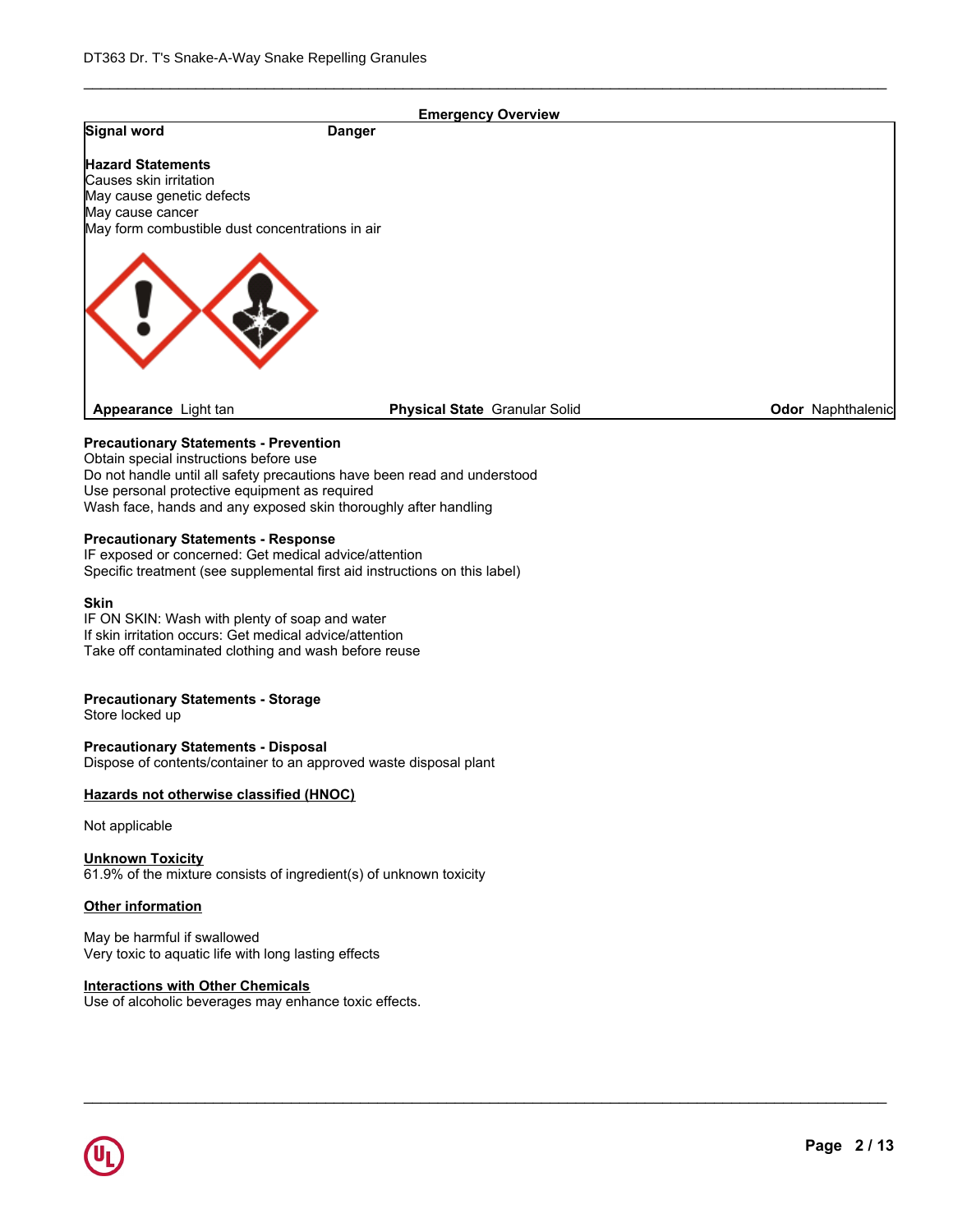## **3. COMPOSITION/INFORMATION ON INGREDIENTS**

\_\_\_\_\_\_\_\_\_\_\_\_\_\_\_\_\_\_\_\_\_\_\_\_\_\_\_\_\_\_\_\_\_\_\_\_\_\_\_\_\_\_\_\_\_\_\_\_\_\_\_\_\_\_\_\_\_\_\_\_\_\_\_\_\_\_\_\_\_\_\_\_\_\_\_\_\_\_\_\_\_\_\_\_\_\_\_\_\_\_\_\_\_

| <b>Chemical Name</b> | <b>CAS No</b>     | Weight-%     | <b>Trade Secret</b> |
|----------------------|-------------------|--------------|---------------------|
| Sulfur               | $7704 -$<br>-34-9 | $15 -$<br>40 |                     |
| Naphthalene          | $-20-$<br>ົ^ 1    | ιu           |                     |

\*The exact percentage (concentration) of composition has been withheld as a trade secret

## **4. FIRST AID MEASURES**

## **First aid measures**

.

| <b>General Advice</b>                                       | Show this safety data sheet to the doctor in attendance.                                                                                                                                                                                                           |
|-------------------------------------------------------------|--------------------------------------------------------------------------------------------------------------------------------------------------------------------------------------------------------------------------------------------------------------------|
| <b>Eye Contact</b>                                          | Rinse immediately with plenty of water, also under the eyelids, for at least 15<br>minutes. Keep eye wide open while rinsing. Remove contact lenses, if present and<br>easy to do. Continue rinsing. Get medical attention if irritation develops and<br>persists. |
| <b>Skin Contact</b>                                         | Wash off immediately with soap and plenty of water for at least 15 minutes. Get<br>medical attention if irritation develops and persists.                                                                                                                          |
| <b>Inhalation</b>                                           | Remove to fresh air. Get medical attention immediately if symptoms occur.                                                                                                                                                                                          |
| Ingestion                                                   | Rinse mouth immediately and drink plenty of water. Never give anything by mouth<br>to an unconscious person. Do NOT induce vomiting. Call a physician.                                                                                                             |
|                                                             | Self-protection of the first aider Avoid contact with skin, eyes or clothing. Use personal protective equipment as<br>required. Wear personal protective clothing (see section 8).                                                                                 |
| Most important symptoms and effects, both acute and delayed |                                                                                                                                                                                                                                                                    |
|                                                             |                                                                                                                                                                                                                                                                    |

\_\_\_\_\_\_\_\_\_\_\_\_\_\_\_\_\_\_\_\_\_\_\_\_\_\_\_\_\_\_\_\_\_\_\_\_\_\_\_\_\_\_\_\_\_\_\_\_\_\_\_\_\_\_\_\_\_\_\_\_\_\_\_\_\_\_\_\_\_\_\_\_\_\_\_\_\_\_\_\_\_\_\_\_\_\_\_\_\_\_\_\_\_

**Most Important Symptoms and** No information available. **Effects**

**Indication of any immediate medical attention and special treatment needed**

**Notes to Physician** Treat symptomatically.

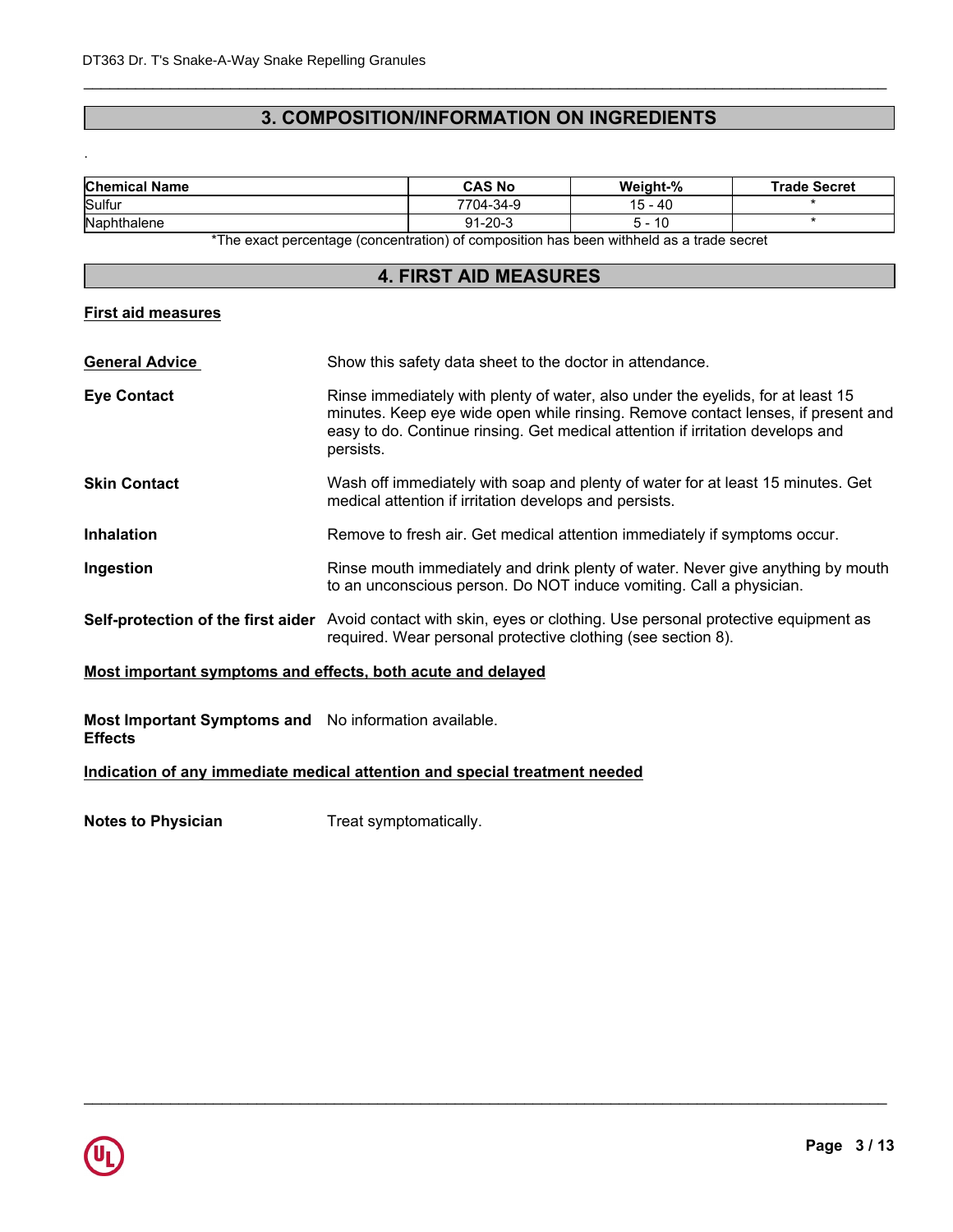## **5. FIRE-FIGHTING MEASURES**

\_\_\_\_\_\_\_\_\_\_\_\_\_\_\_\_\_\_\_\_\_\_\_\_\_\_\_\_\_\_\_\_\_\_\_\_\_\_\_\_\_\_\_\_\_\_\_\_\_\_\_\_\_\_\_\_\_\_\_\_\_\_\_\_\_\_\_\_\_\_\_\_\_\_\_\_\_\_\_\_\_\_\_\_\_\_\_\_\_\_\_\_\_

#### **Suitable Extinguishing Media**

Use extinguishing measures that are appropriate to local circumstances and the surrounding environment.

#### **Unsuitable extinguishing media**

CAUTION: Use of water spray when fighting fire may be inefficient.

#### **Specific Hazards Arising from the Chemical**

Avoid generation of dust. Fine dust dispersed in air may ignite.

#### **Hazardous Combustion Products**

Carbon oxides.

#### **Explosion Data Sensitivity to Mechanical Impact No.**

**Sensitivity to Static Discharge Yes.** 

#### **Protective equipment and precautions for firefighters**

As in any fire, wear self-contained breathing apparatus pressure-demand, MSHA/NIOSH (approved or equivalent) and full protective gear.

## **6. ACCIDENTAL RELEASE MEASURES**

#### **Personal precautions, protective equipment and emergency procedures**

| <b>Personal Precautions</b>                          | Avoid contact with skin, eyes or clothing. Ensure adequate ventilation. Use personal<br>protective equipment as required. Avoid generation of dust. Do not breathe dust.<br>ELIMINATE all ignition sources (no smoking, flares, sparks or flames in immediate area).<br>Take precautionary measures against static discharges. |
|------------------------------------------------------|--------------------------------------------------------------------------------------------------------------------------------------------------------------------------------------------------------------------------------------------------------------------------------------------------------------------------------|
| <b>Other Information</b>                             | Refer to protective measures listed in Sections 7 and 8.                                                                                                                                                                                                                                                                       |
| <b>Environmental Precautions</b>                     |                                                                                                                                                                                                                                                                                                                                |
| <b>Environmental Precautions</b>                     | Refer to protective measures listed in Sections 7 and 8. Prevent further leakage or spillage<br>if safe to do so.                                                                                                                                                                                                              |
| Methods and material for containment and cleaning up |                                                                                                                                                                                                                                                                                                                                |
| <b>Methods for Containment</b>                       | Prevent further leakage or spillage if safe to do so. Prevent dust cloud.                                                                                                                                                                                                                                                      |
| Methods for cleaning up                              | Take up with inert, damp, non-combustible material using clean non-sparking tools and<br>place into loosely covered plastic containers for later disposal.                                                                                                                                                                     |

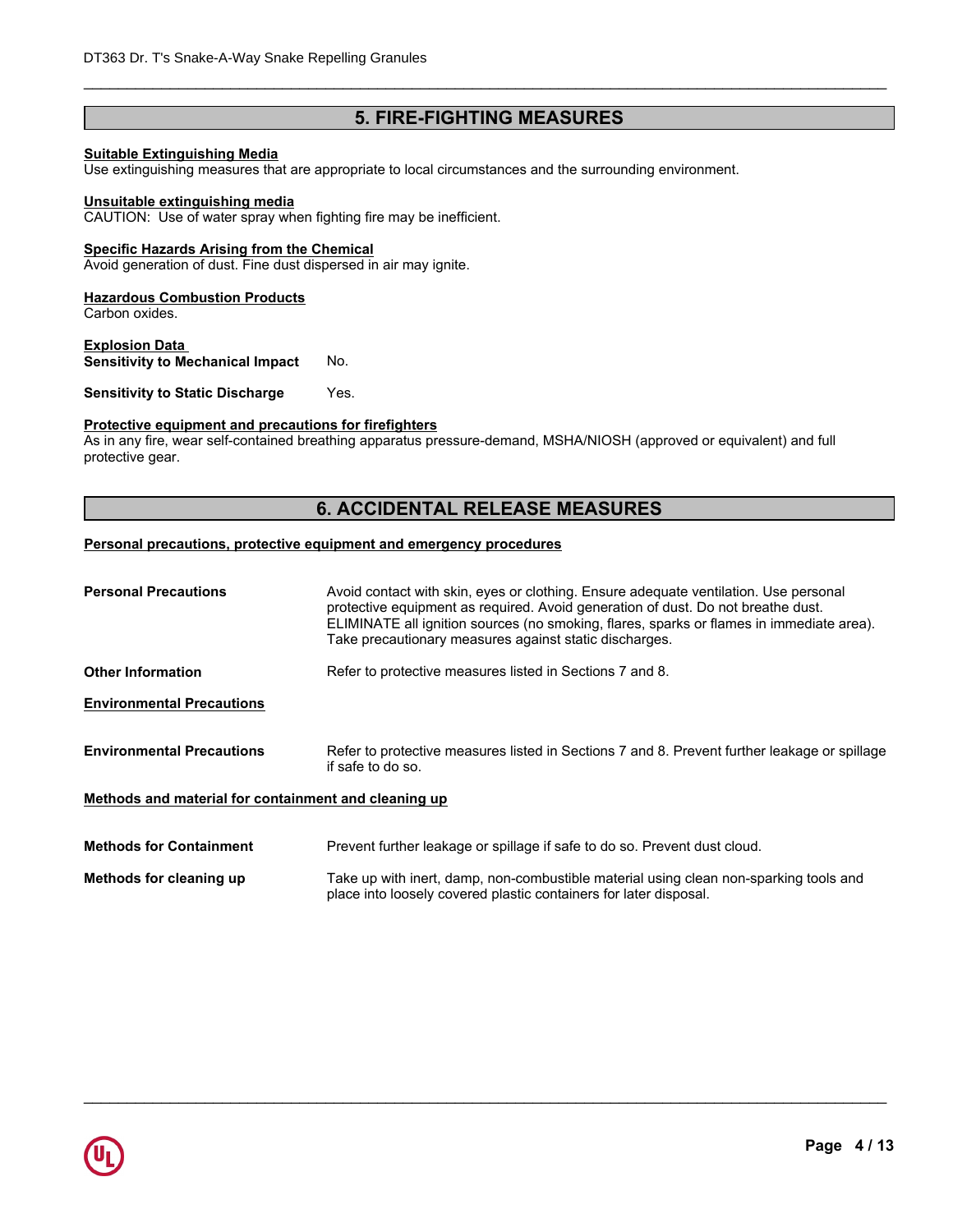## **7. HANDLING AND STORAGE**

\_\_\_\_\_\_\_\_\_\_\_\_\_\_\_\_\_\_\_\_\_\_\_\_\_\_\_\_\_\_\_\_\_\_\_\_\_\_\_\_\_\_\_\_\_\_\_\_\_\_\_\_\_\_\_\_\_\_\_\_\_\_\_\_\_\_\_\_\_\_\_\_\_\_\_\_\_\_\_\_\_\_\_\_\_\_\_\_\_\_\_\_\_

## **STORAGE & DISPOSAL**

**HANDLE STORAGE:** Store only in original container in a cool dry and well-ventilated location inaccessible to children and PESTICIDE STORAGE: Store only in original container, in a cool, dry, and well-ventilated location inaccessible to children and<br>nets pets.

PESTICIDE DISPOSAL AND CONTAINER HANDLING: Non-refillable container. Do not reuse or refill this container. If Empty: heat for a surface surface set  $\alpha$  is a set of the spark of the sparker of the spark  $\alpha$  surfaces. Nowell in the spark  $\alpha$  spark  $\alpha$  sparks. And  $\alpha$  is a spark-proof tools and  $\alpha$  is a spark-proof tools and  $\alpha$  is Place in trash or offer for recycling if available. If Partly Filled: Call your local solid waste agency for disposal instructions. Never<br>Place unused product down any indoor or outdoor drain place unused product down any indoor or outdoor drain.

**Incompatible Products** Strong acids. Strong oxidizing agents. Strong bases.

## **8. EXPOSURE CONTROLS/PERSONAL PROTECTION**

## **Control parameters**

#### **Exposure Guidelines**

| <b>Chemical Name</b> | <b>ACGIH TLV</b> | <b>OSHA PEL</b>                     | <b>NIOSH IDLH</b>         |
|----------------------|------------------|-------------------------------------|---------------------------|
| Naphthalene          | TWA: 10 ppm      | TWA: 10 ppm                         | IDLH: 250 ppm             |
| $91 - 20 - 3$        | c*               | TWA: $50 \text{ mg/m}^3$            | TWA: 10 ppm               |
|                      |                  | (vacated) TWA: 10 ppm               | TWA: $50 \text{ mg/m}^3$  |
|                      |                  | (vacated) TWA: $50 \text{ mg/m}^3$  | STEL: 15 ppm              |
|                      |                  | (vacated) STEL: 15 ppm              | STEL: $75 \text{ mg/m}^3$ |
|                      |                  | (vacated) STEL: $75 \text{ mg/m}^3$ |                           |

*ACGIH TLV: American Conference of Governmental Industrial Hygienists - Threshold Limit Value OSHA PEL: Occupational Safety and Health Administration - Permissible Exposure Limits Immediately Dangerous to Life or Health*

**Other Exposure Guidelines** Vacated limits revoked by the Court of Appeals decision in AFL-CIO v. OSHA, 965 F.2d 962 (11th Cir., 1992) See section 15 for national exposure control parameters

#### **Appropriate engineering controls**

| <b>Engineering Measures</b>                                           | <b>Showers</b><br>Eyewash stations<br>Ventilation systems                                                                                                                                                                                                                                                              |
|-----------------------------------------------------------------------|------------------------------------------------------------------------------------------------------------------------------------------------------------------------------------------------------------------------------------------------------------------------------------------------------------------------|
| Individual protection measures, such as personal protective equipment |                                                                                                                                                                                                                                                                                                                        |
| <b>Eye/Face Protection</b>                                            | Wear safety glasses with side shields (or goggles).                                                                                                                                                                                                                                                                    |
| <b>Skin and Body Protection</b>                                       | Wear protective gloves and protective clothing. Long sleeved clothing. Impervious gloves.                                                                                                                                                                                                                              |
| <b>Respiratory Protection</b>                                         | No protective equipment is needed under normal use conditions. If exposure limits are<br>exceeded or irritation is experienced, ventilation and evacuation may be required.                                                                                                                                            |
| <b>Hygiene Measures</b>                                               | Handle in accordance with good industrial hygiene and safety practice. Avoid contact with<br>skin, eyes or clothing. Wear suitable gloves and eye/face protection. Do not eat, drink or<br>smoke when using this product. Wash hands before breaks and immediately after handling<br>the product. Do not breathe dust. |

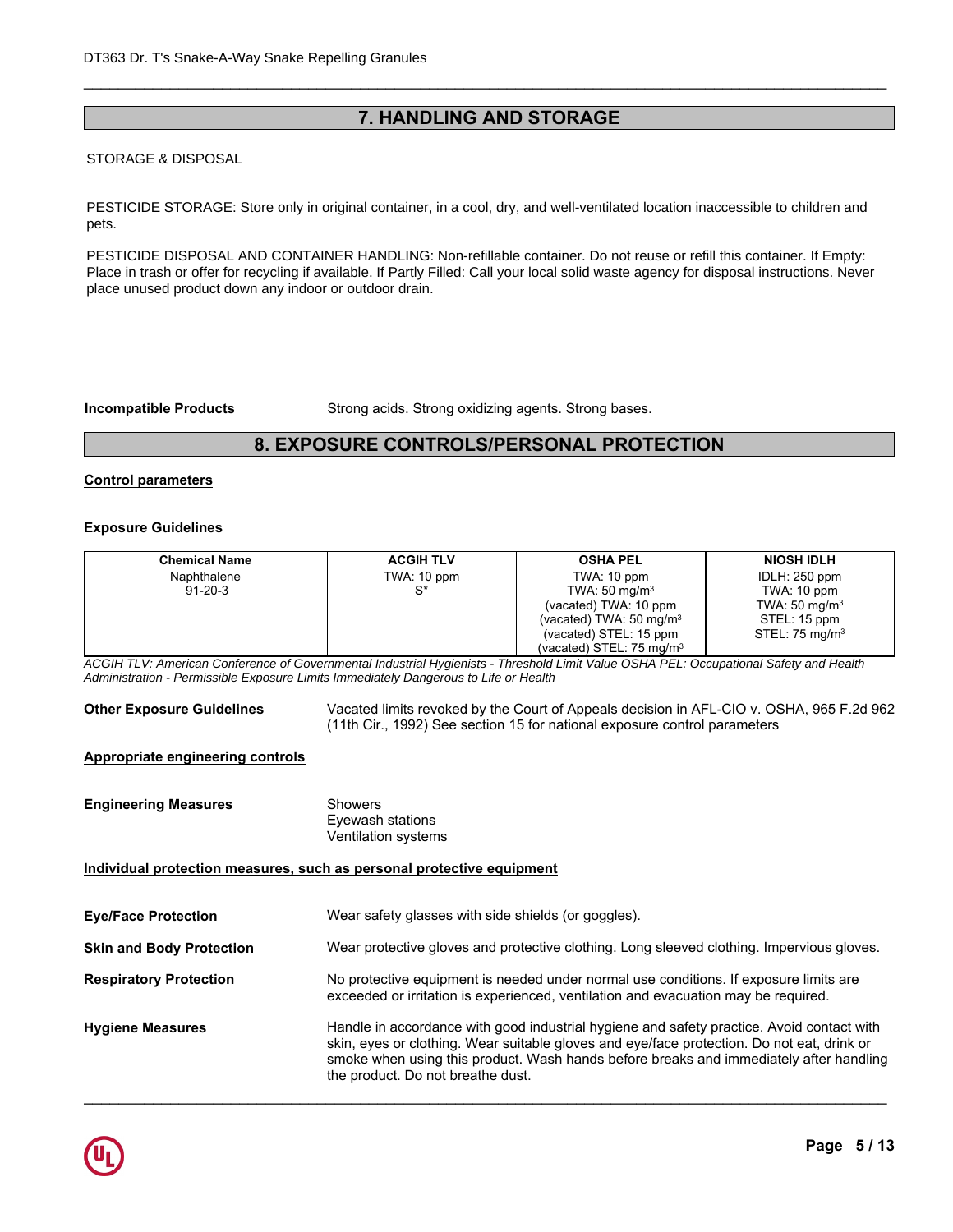# **9. PHYSICAL AND CHEMICAL PROPERTIES**

## **Physical and Chemical Properties**

| <b>Physical State</b>                                   | Granular, Solid          |                       |                          |
|---------------------------------------------------------|--------------------------|-----------------------|--------------------------|
| <b>Appearance</b>                                       | Light tan                | Odor                  | Naphthalenic             |
| Color                                                   | No information available | <b>Odor Threshold</b> | No information available |
| <b>Property</b>                                         | Values                   | <b>Remarks Method</b> |                          |
| рH                                                      | <b>UNKNOWN</b>           | None known            |                          |
| Melting / freezing point                                | No data available        | None known            |                          |
| Boiling point / boiling range                           | 831 degrees F            | None known            |                          |
| <b>Flash Point</b>                                      | No data available        | None known            |                          |
| <b>Evaporation Rate</b>                                 | No data available        | None known            |                          |
| Flammability (solid, gas)                               | No data available        | None known            |                          |
| <b>Flammability Limit in Air</b>                        |                          |                       |                          |
| <b>Upper flammability limit</b>                         | No data available        |                       |                          |
| Lower flammability limit                                | No data available        |                       |                          |
| <b>Vapor pressure</b>                                   | $0.04$ mm Hg             | None known            |                          |
| <b>Vapor density</b>                                    | No data available        | None known            |                          |
| <b>Specific Gravity</b>                                 | 0.432                    | None known            |                          |
| <b>Water Solubility</b>                                 | Insoluble                | None known            |                          |
| Solubility in other solvents                            | No data available        | None known            |                          |
| Partition coefficient: n-octanol/waterNo data available |                          | None known            |                          |
| <b>Autoignition temperature</b>                         | No data available        | None known            |                          |
| <b>Decomposition temperature</b>                        | No data available        | None known            |                          |
| <b>Kinematic viscosity</b>                              | No data available        | None known            |                          |
| <b>Dynamic viscosity</b>                                | No data available        | None known            |                          |
| <b>Explosive properties</b>                             | No data available        |                       |                          |
| <b>Oxidizing Properties</b>                             | No data available        |                       |                          |
| <b>Other Information</b>                                |                          |                       |                          |
| <b>Softening Point</b>                                  | No data available        |                       |                          |

**VOC Content (%)** No data available **Note that Content** (%) **Particle Size** No data available **Particle Size Distribution**

\_\_\_\_\_\_\_\_\_\_\_\_\_\_\_\_\_\_\_\_\_\_\_\_\_\_\_\_\_\_\_\_\_\_\_\_\_\_\_\_\_\_\_\_\_\_\_\_\_\_\_\_\_\_\_\_\_\_\_\_\_\_\_\_\_\_\_\_\_\_\_\_\_\_\_\_\_\_\_\_\_\_\_\_\_\_\_\_\_\_\_\_\_

## **Remarks Method**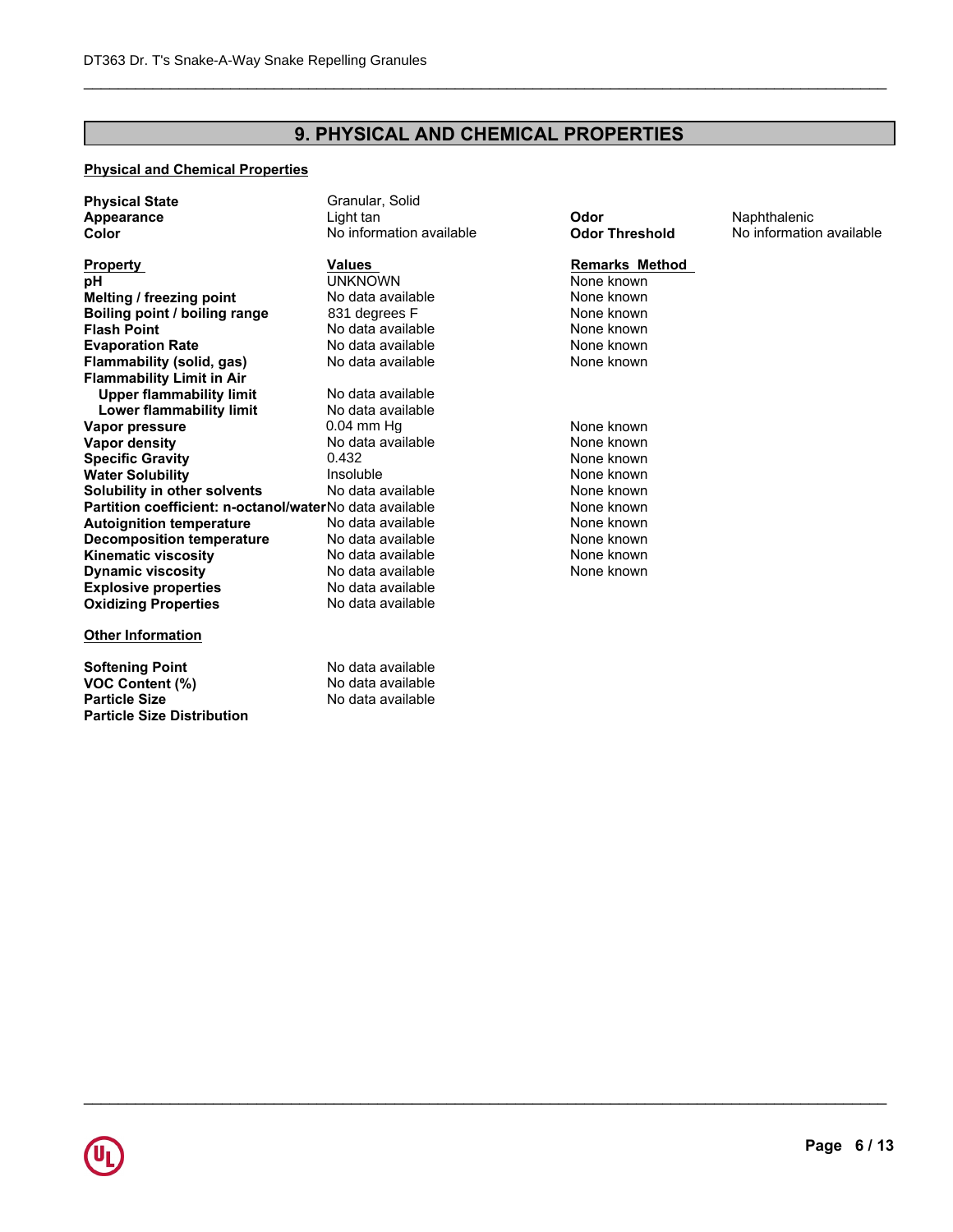## **10. STABILITY AND REACTIVITY**

\_\_\_\_\_\_\_\_\_\_\_\_\_\_\_\_\_\_\_\_\_\_\_\_\_\_\_\_\_\_\_\_\_\_\_\_\_\_\_\_\_\_\_\_\_\_\_\_\_\_\_\_\_\_\_\_\_\_\_\_\_\_\_\_\_\_\_\_\_\_\_\_\_\_\_\_\_\_\_\_\_\_\_\_\_\_\_\_\_\_\_\_\_

## **Reactivity**

No data available.

## **Chemical stability**

Stable under recommended storage conditions.

## **Possibility of Hazardous Reactions**

None under normal processing.

### **Hazardous Polymerization**

Hazardous polymerization does not occur.

## **Conditions to avoid**

Excessive heat. Heating in air. Dust formation.

## **Incompatible materials**

Strong acids. Strong oxidizing agents. Strong bases.

## **Hazardous Decomposition Products**

Carbon oxides.

## **11. TOXICOLOGICAL INFORMATION**

## **Information on likely routes of exposure**

#### **Product Information** .

| <b>Inhalation</b>   | Specific test data for the substance or mixture is not available. May cause irritation of<br>respiratory tract.                                                                                             |
|---------------------|-------------------------------------------------------------------------------------------------------------------------------------------------------------------------------------------------------------|
| <b>Eye Contact</b>  | Specific test data for the substance or mixture is not available. Expected to be an irritant<br>based on components. Irritating to eyes. May cause redness, itching, and pain.                              |
| <b>Skin Contact</b> | Specific test data for the substance or mixture is not available. Expected to be an irritant<br>based on components. Irritating to skin.                                                                    |
| Ingestion           | Specific test data for the substance or mixture is not available. Ingestion may cause<br>irritation to mucous membranes. Ingestion may cause gastrointestinal irritation, nausea,<br>vomiting and diarrhea. |

## **Component Information**

| <b>Chemical Name</b> | Oral LD50                             | <b>Dermal LD50</b>       | <b>Inhalation LC50</b>                |  |
|----------------------|---------------------------------------|--------------------------|---------------------------------------|--|
| Sulfur               | (Rat)<br>$>$ 3000 mg/kg $\frac{1}{2}$ | (Rabbit)<br>> 2000 mg/kg | $> 9.23$ mg/L (Rat) 4 h               |  |
| 7704-34-9            |                                       |                          |                                       |  |
| Naphthalene          |                                       | ' Rabbit<br>$> 20$ g/kg  | 'Rat)1 h<br>$> 340$ mg/m <sup>3</sup> |  |
| 191-20-3             |                                       |                          |                                       |  |

#### **Information on toxicological effects**

**Symptoms** Erythema (skin redness). May cause redness and tearing of the eyes.

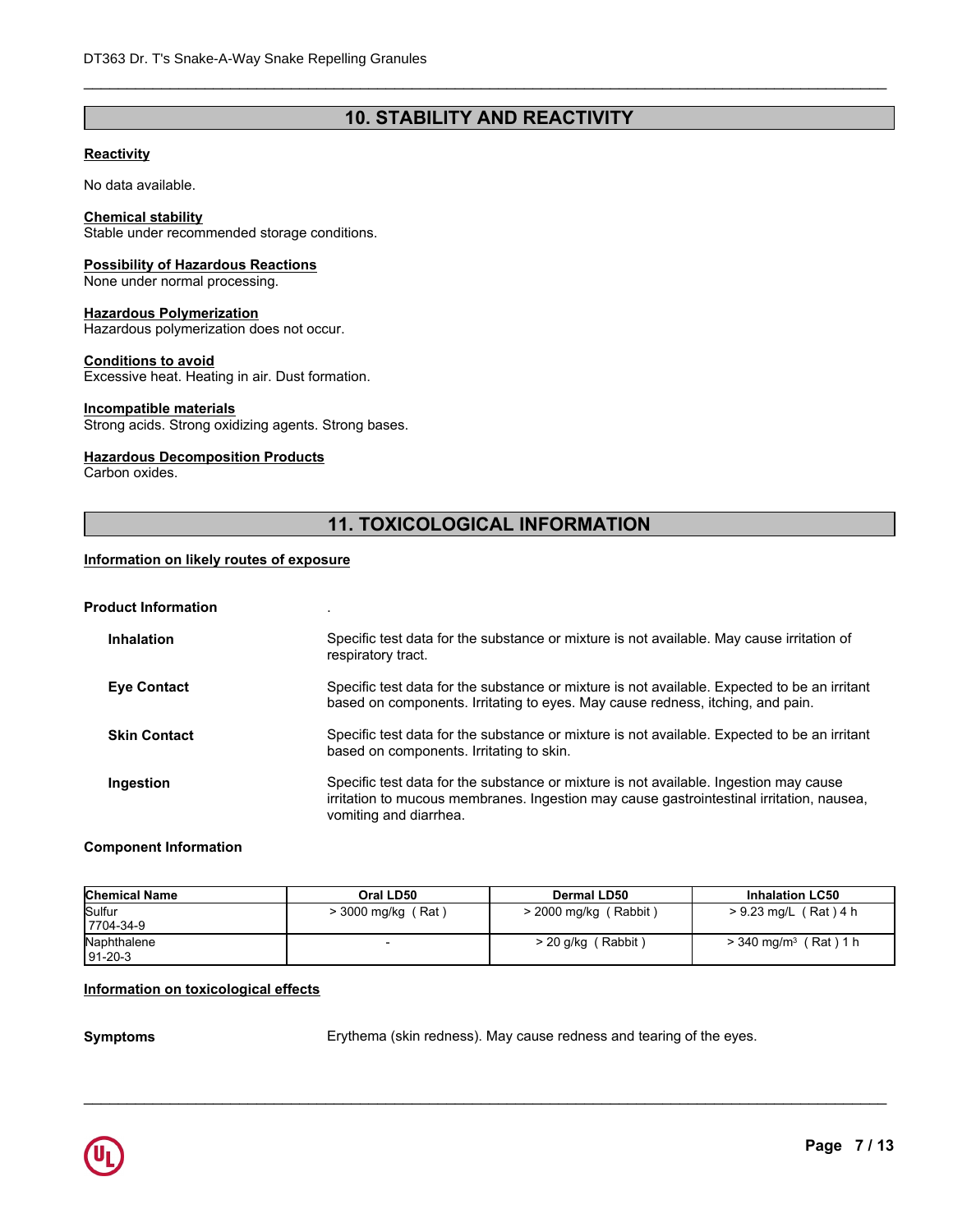## **Delayed and immediate effects as well as chronic effects from short and long-term exposure**

| <b>Sensitization</b>                                                                                                                                                   |                                                                                                                                                                                                                      | No information available.                                                                                                                                                                                                             |                        |          |  |  |  |
|------------------------------------------------------------------------------------------------------------------------------------------------------------------------|----------------------------------------------------------------------------------------------------------------------------------------------------------------------------------------------------------------------|---------------------------------------------------------------------------------------------------------------------------------------------------------------------------------------------------------------------------------------|------------------------|----------|--|--|--|
| <b>Mutagenic Effects</b>                                                                                                                                               |                                                                                                                                                                                                                      | Contains a known or suspected mutagen.<br>The table below indicates whether each agency has listed any ingredient as a carcinogen.                                                                                                    |                        |          |  |  |  |
| Carcinogenicity                                                                                                                                                        |                                                                                                                                                                                                                      |                                                                                                                                                                                                                                       |                        |          |  |  |  |
| <b>Chemical Name</b>                                                                                                                                                   | <b>ACGIH</b>                                                                                                                                                                                                         | <b>IARC</b><br><b>NTP</b><br><b>OSHA</b>                                                                                                                                                                                              |                        |          |  |  |  |
| Naphthalene<br>91-20-3                                                                                                                                                 | A <sub>3</sub>                                                                                                                                                                                                       | Group 2A<br>Group 2B                                                                                                                                                                                                                  | Reasonably Anticipated | $\times$ |  |  |  |
| A3 - Animal Carcinogen<br>Group 2A - Probably Carcinogenic to Humans<br>Group 2B - Possibly Carcinogenic to Humans<br>NTP (National Toxicology Program)<br>X - Present | IARC (International Agency for Research on Cancer)<br>Reasonably Anticipated - Reasonably Anticipated to be a Human Carcinogen<br>OSHA (Occupational Safety and Health Administration of the US Department of Labor) |                                                                                                                                                                                                                                       |                        |          |  |  |  |
| <b>Reproductive Toxicity</b>                                                                                                                                           |                                                                                                                                                                                                                      | No information available.                                                                                                                                                                                                             |                        |          |  |  |  |
| <b>STOT - single exposure</b>                                                                                                                                          |                                                                                                                                                                                                                      | No information available.                                                                                                                                                                                                             |                        |          |  |  |  |
| <b>STOT - repeated exposure</b>                                                                                                                                        |                                                                                                                                                                                                                      | No information available.                                                                                                                                                                                                             |                        |          |  |  |  |
| <b>Chronic Toxicity</b>                                                                                                                                                |                                                                                                                                                                                                                      | Contains a known or suspected mutagen. Possible risk of irreversible effects. Contains a<br>known or suspected carcinogen. May cause adverse effects on the bone marrow and<br>blood-forming system. May cause adverse liver effects. |                        |          |  |  |  |
| <b>Target Organ Effects</b>                                                                                                                                            |                                                                                                                                                                                                                      | Respiratory system. Eyes. Skin. May affect the genetic material in germ cells (sperm and<br>eggs). Gastrointestinal tract (GI). Blood. Central Nervous System (CNS). Kidney. Liver.<br>Nasal cavities.                                |                        |          |  |  |  |
| <b>Aspiration Hazard</b>                                                                                                                                               |                                                                                                                                                                                                                      | No information available.                                                                                                                                                                                                             |                        |          |  |  |  |
|                                                                                                                                                                        |                                                                                                                                                                                                                      |                                                                                                                                                                                                                                       |                        |          |  |  |  |

\_\_\_\_\_\_\_\_\_\_\_\_\_\_\_\_\_\_\_\_\_\_\_\_\_\_\_\_\_\_\_\_\_\_\_\_\_\_\_\_\_\_\_\_\_\_\_\_\_\_\_\_\_\_\_\_\_\_\_\_\_\_\_\_\_\_\_\_\_\_\_\_\_\_\_\_\_\_\_\_\_\_\_\_\_\_\_\_\_\_\_\_\_

\_\_\_\_\_\_\_\_\_\_\_\_\_\_\_\_\_\_\_\_\_\_\_\_\_\_\_\_\_\_\_\_\_\_\_\_\_\_\_\_\_\_\_\_\_\_\_\_\_\_\_\_\_\_\_\_\_\_\_\_\_\_\_\_\_\_\_\_\_\_\_\_\_\_\_\_\_\_\_\_\_\_\_\_\_\_\_\_\_\_\_\_\_

## **Numerical measures of toxicity Product Information**

## **The following values are calculated based on chapter 3.1 of the GHS document**

**ATEmix (oral)** 2,721.00 mg/kg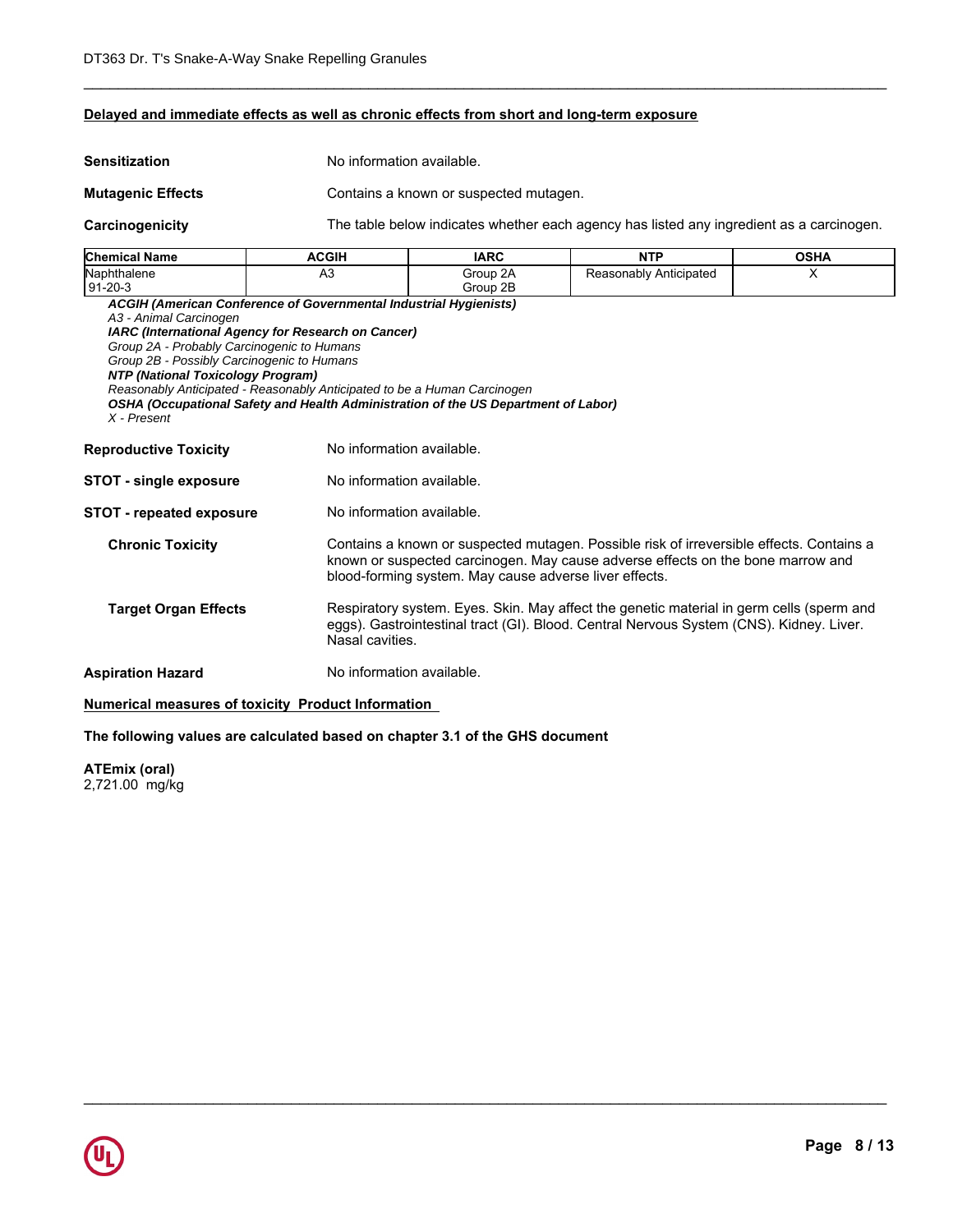## **12. ECOLOGICAL INFORMATION**

\_\_\_\_\_\_\_\_\_\_\_\_\_\_\_\_\_\_\_\_\_\_\_\_\_\_\_\_\_\_\_\_\_\_\_\_\_\_\_\_\_\_\_\_\_\_\_\_\_\_\_\_\_\_\_\_\_\_\_\_\_\_\_\_\_\_\_\_\_\_\_\_\_\_\_\_\_\_\_\_\_\_\_\_\_\_\_\_\_\_\_\_\_

## **Ecotoxicity**

Very toxic to aquatic life with long lasting effects.

| <b>Chemical Name</b>         | <b>Toxicity to Algae</b>                         | <b>Toxicity to Fish</b>                                                                                                                                                                                                                                                   | <b>Toxicity to</b><br><b>Microorganisms</b>        | Daphnia Magna (Water<br>Flea)                                                   |
|------------------------------|--------------------------------------------------|---------------------------------------------------------------------------------------------------------------------------------------------------------------------------------------------------------------------------------------------------------------------------|----------------------------------------------------|---------------------------------------------------------------------------------|
| Sulfur<br>7704-34-9          |                                                  | 96h LC50: = $866$ mg/L<br>(Brachydanio rerio) 96h<br>$LC50: < 14$ mg/L (Lepomis<br>macrochirus) 96h LC50: ><br>180 mg/L (Oncorhynchus<br>mykiss)                                                                                                                          |                                                    |                                                                                 |
| Naphthalene<br>$91 - 20 - 3$ | 72h EC50: = $0.4$ mg/L<br>(Skeletonema costatum) | 96h LC50: 5.74 - 6.44 mg/L<br>(Pimephales promelas) 96h<br>$LC50: = 1.6$ mg/L<br>(Oncorhynchus mykiss) 96h<br>LC50: 0.91 - 2.82 mg/L<br>(Oncorhynchus mykiss) 96h<br>$L C50: = 1.99$ mg/L<br>(Pimephales promelas) 96h<br>$LC50: = 31.0265$ mg/L<br>(Lepomis macrochirus) | $EC50 = 0.93$ mg/L 30 min<br>$EC50 > 20$ mg/L 18 h | 48h LC50: = $2.16$ mg/L 48h<br>$EC50: = 1.96$ mg/L 48h<br>EC50: 1.09 - 3.4 mg/L |

## **Persistence and Degradability**

No information available.

## **Bioaccumulation**

| <b>Chemical Name</b>          | Pow<br>LOO |
|-------------------------------|------------|
| Naphthalene<br>Q1.20.3<br>ั∠∪ | ບ.ບ        |

\_\_\_\_\_\_\_\_\_\_\_\_\_\_\_\_\_\_\_\_\_\_\_\_\_\_\_\_\_\_\_\_\_\_\_\_\_\_\_\_\_\_\_\_\_\_\_\_\_\_\_\_\_\_\_\_\_\_\_\_\_\_\_\_\_\_\_\_\_\_\_\_\_\_\_\_\_\_\_\_\_\_\_\_\_\_\_\_\_\_\_\_\_

## **Other adverse effects**

No information available.

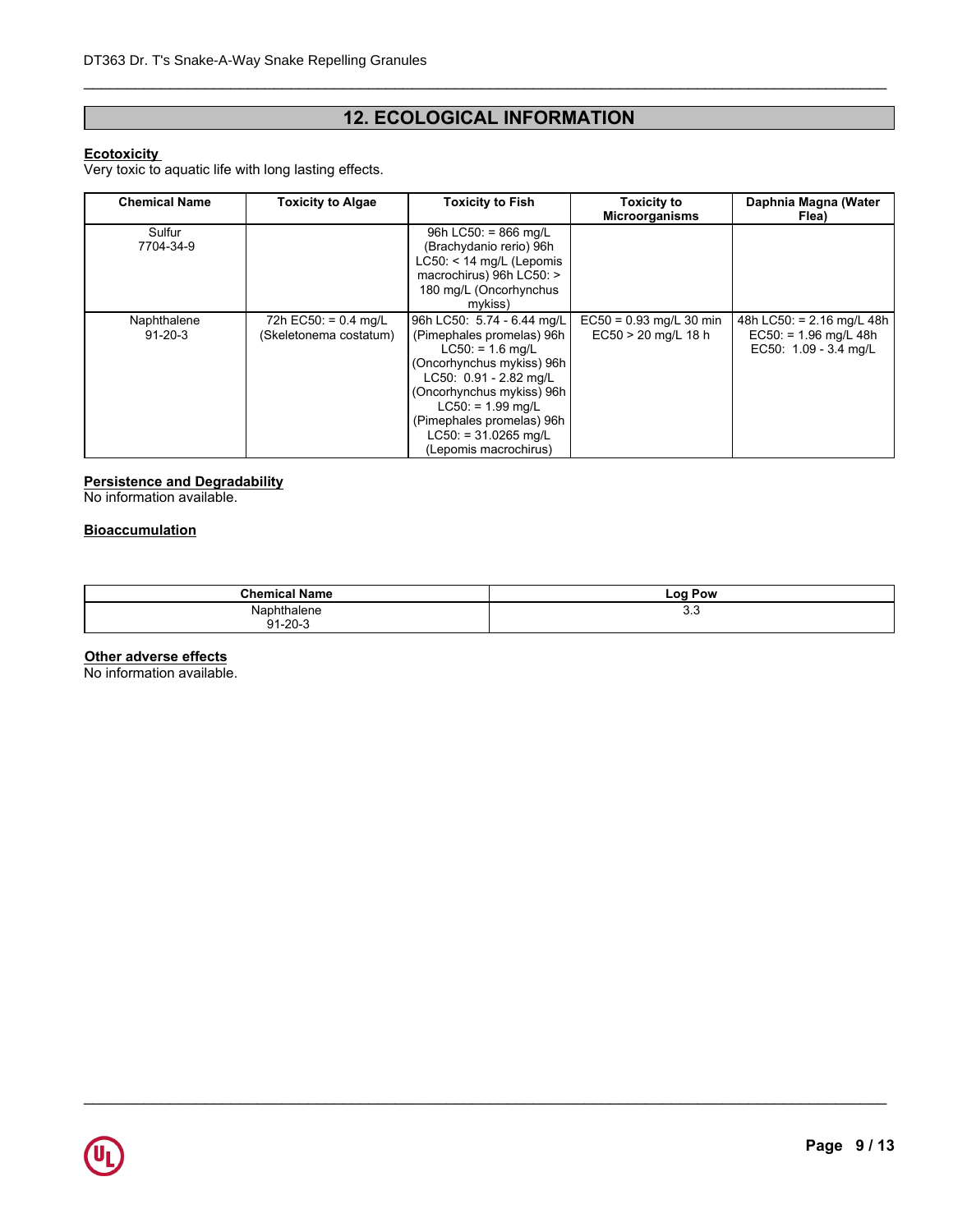## **13. DISPOSAL CONSIDERATIONS**

## **Waste treatment methods**

\_\_\_\_\_\_\_\_\_\_\_\_\_\_\_\_\_\_\_\_\_\_\_\_\_\_\_\_\_\_\_\_\_\_\_\_\_\_\_\_\_\_\_\_\_\_\_\_\_\_\_\_\_\_\_\_\_\_\_\_\_\_\_\_\_\_\_\_\_\_\_\_\_\_\_\_\_\_\_\_\_\_\_\_\_\_\_\_\_\_\_\_\_

| <b>Disposal methods</b><br>This material, as supplied, is not a hazardous waste according to Federal regulations (40<br>CFR 261). This material could become a hazardous waste if it is mixed with or otherwise<br>comes in contact with a hazardous waste, if chemical additions are made to this material, or<br>if the material is processed or otherwise altered. Consult 40 CFR 261 to determine whether<br>the altered material is a hazardous waste. Consult the appropriate state, regional, or local<br>regulations for additional requirements. |                  |                                                                                                      |                               |                               |
|-----------------------------------------------------------------------------------------------------------------------------------------------------------------------------------------------------------------------------------------------------------------------------------------------------------------------------------------------------------------------------------------------------------------------------------------------------------------------------------------------------------------------------------------------------------|------------------|------------------------------------------------------------------------------------------------------|-------------------------------|-------------------------------|
| <b>Contaminated Packaging</b>                                                                                                                                                                                                                                                                                                                                                                                                                                                                                                                             |                  | Dispose of contents/containers in accordance with local regulations.                                 |                               |                               |
| <b>Chemical Name</b>                                                                                                                                                                                                                                                                                                                                                                                                                                                                                                                                      | <b>RCRA</b>      | <b>RCRA - Basis for Listing</b>                                                                      | <b>RCRA - D Series Wastes</b> | <b>RCRA - U Series Wastes</b> |
| Naphthalene<br>$91 - 20 - 3$                                                                                                                                                                                                                                                                                                                                                                                                                                                                                                                              | U <sub>165</sub> | Included in waste streams:<br>F024, F025, F034, F039,<br>K001, K035, K060, K087,<br>K <sub>145</sub> |                               | U <sub>165</sub>              |

|                               |                                                       | regulations for additional requirements.                                                             | the altered material is a hazardous waste. Consult the appropriate state, regional, or local |                               |
|-------------------------------|-------------------------------------------------------|------------------------------------------------------------------------------------------------------|----------------------------------------------------------------------------------------------|-------------------------------|
| <b>Contaminated Packaging</b> |                                                       |                                                                                                      | Dispose of contents/containers in accordance with local regulations.                         |                               |
| <b>Chemical Name</b>          | <b>RCRA</b>                                           | <b>RCRA - Basis for Listing</b>                                                                      | <b>RCRA - D Series Wastes</b>                                                                | <b>RCRA - U Series Wastes</b> |
| Naphthalene<br>$91 - 20 - 3$  | U165                                                  | Included in waste streams:<br>F024, F025, F034, F039,<br>K001, K035, K060, K087,<br>K <sub>145</sub> |                                                                                              | U165                          |
|                               |                                                       |                                                                                                      |                                                                                              |                               |
| <b>Chemical Name</b>          | <b>RCRA - Halogenated</b><br><b>Organic Compounds</b> | <b>RCRA - P Series Wastes</b>                                                                        | <b>RCRA - F Series Wastes</b>                                                                | <b>RCRA - K Series Wastes</b> |
| Naphthalene                   |                                                       |                                                                                                      | Toxic waste                                                                                  |                               |
| $91 - 20 - 3$                 |                                                       |                                                                                                      | waste number F025                                                                            |                               |
|                               |                                                       |                                                                                                      | Waste description:                                                                           |                               |
|                               |                                                       |                                                                                                      | Condensed light ends, spent                                                                  |                               |
|                               |                                                       |                                                                                                      | filters and filter aids, and                                                                 |                               |
|                               |                                                       |                                                                                                      | spent desiccant wastes from                                                                  |                               |
|                               |                                                       |                                                                                                      | the production of certain                                                                    |                               |
|                               |                                                       |                                                                                                      | chlorinated aliphatic                                                                        |                               |
|                               |                                                       |                                                                                                      | hydrocarbons, by free<br>radical catalyzed processes.                                        |                               |
|                               |                                                       |                                                                                                      | These chlorinated aliphatic                                                                  |                               |
|                               |                                                       |                                                                                                      | hydrocarbons are those                                                                       |                               |
|                               |                                                       |                                                                                                      | having carbon chain lengths                                                                  |                               |
|                               |                                                       |                                                                                                      | ranging from one to and                                                                      |                               |
|                               |                                                       |                                                                                                      | including five, with varying                                                                 |                               |
|                               |                                                       |                                                                                                      | amounts and positions of                                                                     |                               |
|                               |                                                       |                                                                                                      | chlorine substitution.                                                                       |                               |

## **California Hazardous Waste Codes** 232

This product contains one or more substances that are listed with the State of California as a hazardous waste.

| Chemical<br>Name                  | Waste<br>$\sim$ $\sim$ $\sim$<br>California<br>Hazardous |
|-----------------------------------|----------------------------------------------------------|
| $\sim$ $\sim$<br>naiene<br>п<br>. | Toxic                                                    |
| -20-3<br>ດ 4                      |                                                          |

## **14. TRANSPORT INFORMATION**

| <u>DOT</u><br><b>Proper Shipping Name</b><br><b>Hazard Class</b> | NOT REGULATED<br>NON REGULATED<br>N/A |
|------------------------------------------------------------------|---------------------------------------|
| <b>TDG</b>                                                       | Not regulated                         |
| <b>MEX</b>                                                       | Not regulated                         |
| <b>ICAO</b>                                                      | Not regulated                         |
| <b>IATA</b>                                                      | Not regulated                         |
|                                                                  |                                       |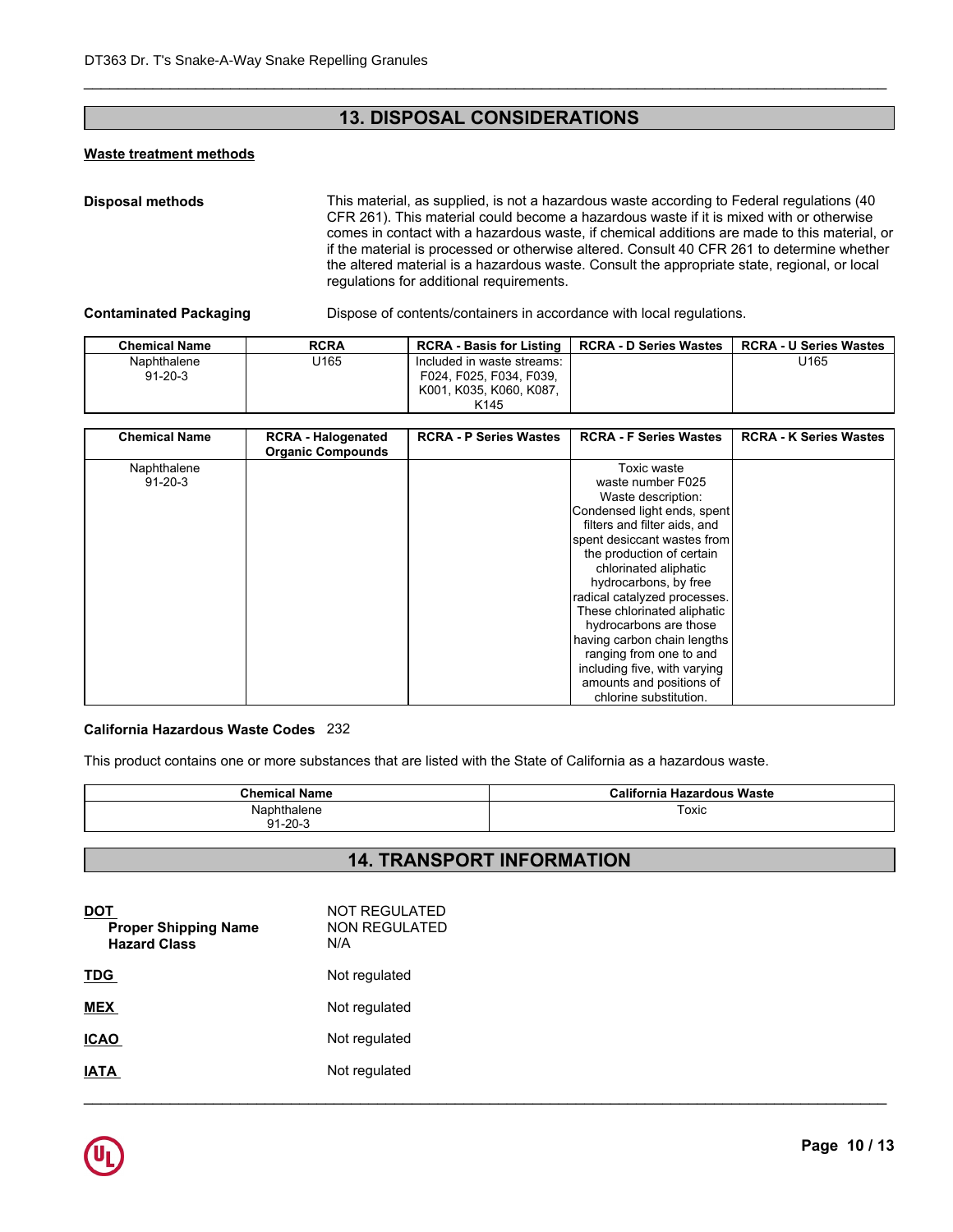| <b>Proper Shipping Name</b><br><b>Hazard Class</b>                                                                               | <b>NON REGULATED</b><br>N/A       |
|----------------------------------------------------------------------------------------------------------------------------------|-----------------------------------|
| <b>IMDG/IMO</b><br>UN-No.<br><b>Proper Shipping Name</b><br><b>Hazard Class</b><br><b>Marine Pollutant</b><br><b>Description</b> | Not Regulated                     |
| <b>RID</b>                                                                                                                       | Not regulated                     |
| <b>ADR</b>                                                                                                                       | Not regulated                     |
| <b>ADN</b>                                                                                                                       | Not regulated                     |
|                                                                                                                                  | <b>15. REGULATORY INFORMATION</b> |

## **International Inventories**

TSCA Complies<br>DSL All compo All components are listed either on the DSL or NDSL.

\_\_\_\_\_\_\_\_\_\_\_\_\_\_\_\_\_\_\_\_\_\_\_\_\_\_\_\_\_\_\_\_\_\_\_\_\_\_\_\_\_\_\_\_\_\_\_\_\_\_\_\_\_\_\_\_\_\_\_\_\_\_\_\_\_\_\_\_\_\_\_\_\_\_\_\_\_\_\_\_\_\_\_\_\_\_\_\_\_\_\_\_\_

**TSCA** - United States Toxic Substances Control Act Section 8(b) Inventory **DSL/NDSL** - Canadian Domestic Substances List/Non-Domestic Substances List

## **US Federal Regulations**

## **SARA 313**

Section 313 of Title III of the Superfund Amendments and Reauthorization Act of 1986 (SARA). This product contains a chemical or chemicals which are subject to the reporting requirements of the Act and Title 40 of the Code of Federal Regulations, Part 372

| <b>Chemical Name</b>                  |                                       | <b>CAS No</b>                 | Weight-%                                                                                                                     | <b>SARA 313 - Threshold</b><br>Values %     |
|---------------------------------------|---------------------------------------|-------------------------------|------------------------------------------------------------------------------------------------------------------------------|---------------------------------------------|
| Naphthalene - 91-20-3                 |                                       | $91 - 20 - 3$                 | $5 - 10$                                                                                                                     | 0.1                                         |
| <b>SARA 311/312 Hazard Categories</b> |                                       |                               |                                                                                                                              |                                             |
| <b>Acute Health Hazard</b>            |                                       | Yes                           |                                                                                                                              |                                             |
| <b>Chronic Health Hazard</b>          |                                       | Yes                           |                                                                                                                              |                                             |
| <b>Fire Hazard</b>                    |                                       | Yes                           |                                                                                                                              |                                             |
| Sudden release of pressure hazard     |                                       | No                            |                                                                                                                              |                                             |
| <b>Reactive Hazard</b>                |                                       | No                            |                                                                                                                              |                                             |
| <b>CWA (Clean Water Act)</b>          |                                       |                               |                                                                                                                              |                                             |
|                                       |                                       |                               | This product contains the following substances which are regulated pollutants pursuant to the Clean Water Act (40 CFR 122.21 |                                             |
| and 40 CFR 122.42)                    |                                       |                               |                                                                                                                              |                                             |
|                                       |                                       |                               |                                                                                                                              |                                             |
| <b>Chemical Name</b>                  | <b>CWA - Reportable</b><br>Quantities | <b>CWA - Toxic Pollutants</b> | <b>CWA - Priority Pollutants</b>                                                                                             | <b>CWA - Hazardous</b><br><b>Substances</b> |
| Naphthalene<br>$91 - 20 - 3$          | 100 lb                                | X                             | x                                                                                                                            | X                                           |
| <b>CERCLA</b>                         |                                       |                               |                                                                                                                              |                                             |

## **CWA (Clean Water Act)**

| <b>Chemical Name</b>         | <b>CWA - Reportable</b><br>Quantities | <b>CWA - Toxic Pollutants</b> | <b>CWA - Priority Pollutants</b> | <b>CWA - Hazardous</b><br><b>Substances</b> |
|------------------------------|---------------------------------------|-------------------------------|----------------------------------|---------------------------------------------|
| Naphthalene<br>$91 - 20 - 3$ | 100 lb                                |                               |                                  |                                             |

## **CERCLA**

| <b>Chemical Name</b>         | <b>CWA - Reportable</b><br><b>Quantities</b>                                | <b>CWA - Toxic Pollutants</b> | <b>CWA - Priority Pollutants</b>                    | <b>CWA - Hazardous</b><br><b>Substances</b>                                                                            |
|------------------------------|-----------------------------------------------------------------------------|-------------------------------|-----------------------------------------------------|------------------------------------------------------------------------------------------------------------------------|
| Naphthalene<br>$91 - 20 - 3$ | 100 lb                                                                      |                               | Χ                                                   |                                                                                                                        |
|                              |                                                                             |                               |                                                     |                                                                                                                        |
|                              | Environmental Response Compensation and Liability Act (CERCLA) (40 CFR 302) |                               |                                                     | This material, as supplied, contains one or more substances regulated as a hazardous substance under the Comprehensive |
| <b>Chemical Name</b>         | <b>Hazardous Substances RQs</b>                                             |                               | <b>Extremely Hazardous Substances</b><br><b>RQs</b> | <b>RQ</b>                                                                                                              |

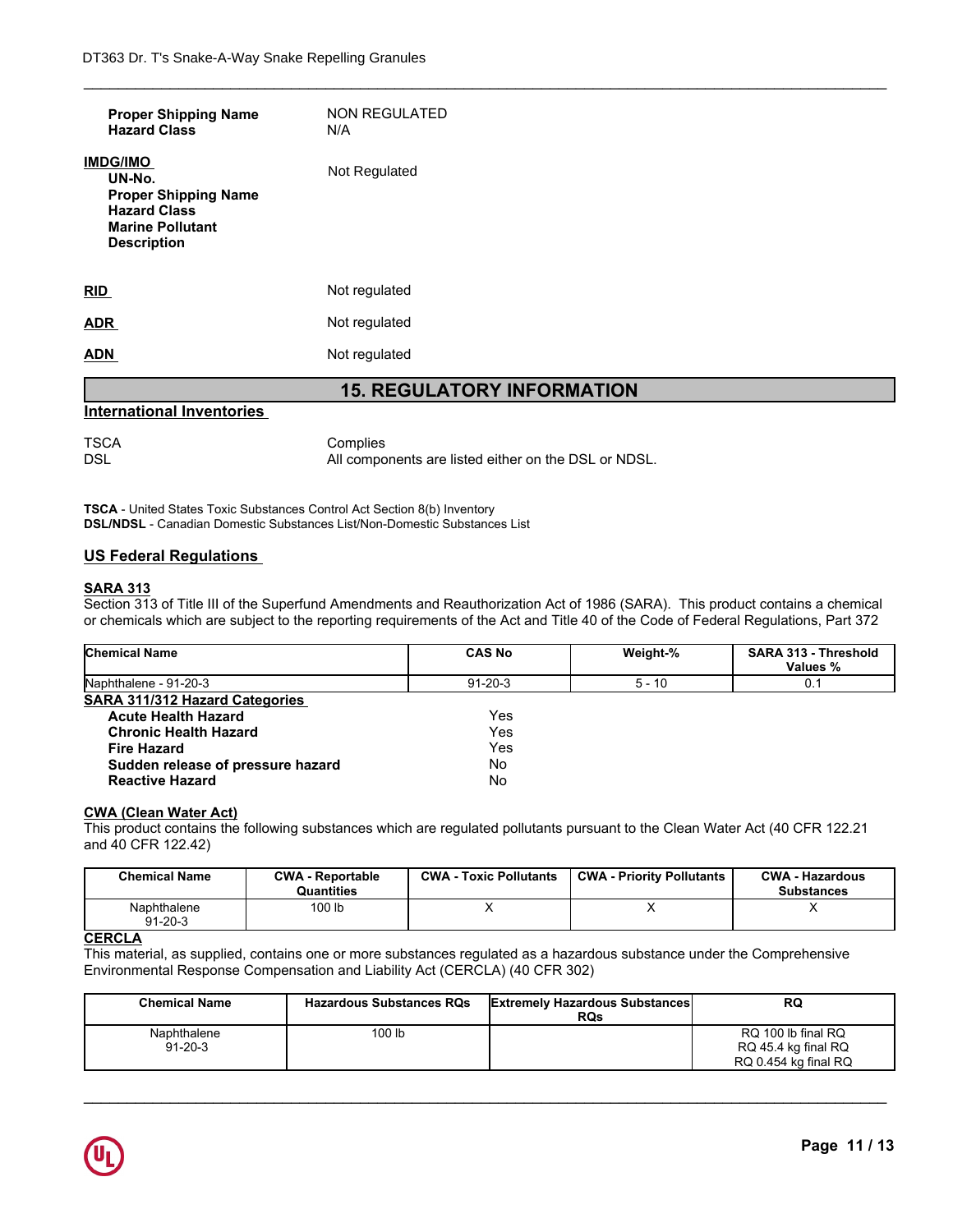## **US State Regulations**

## **California Proposition 65**

| <b>California Proposition 65</b><br><b>Chemical Name</b> |
|----------------------------------------------------------|
|                                                          |
| Naphthalene - 91-20-3<br>Carcinogen                      |

\_\_\_\_\_\_\_\_\_\_\_\_\_\_\_\_\_\_\_\_\_\_\_\_\_\_\_\_\_\_\_\_\_\_\_\_\_\_\_\_\_\_\_\_\_\_\_\_\_\_\_\_\_\_\_\_\_\_\_\_\_\_\_\_\_\_\_\_\_\_\_\_\_\_\_\_\_\_\_\_\_\_\_\_\_\_\_\_\_\_\_\_\_

This chemical is a pesticide product registered by the Environmental Protection Agency and is subject to certain labeling for safety data sheets and for workplace labels of non-pesticide chemicals. The hazard information required on the pesticide label is requirements under federal pesticide law. These requirements differ from the classification criteria and hazard information required reproduced below. The pesticide label also includes other important information, including directions for use.

## **Mexicolarized** Circuit Continued Pesticide Label Signal Word: Caution

**Component Component Component Component Component Component Component Component Component Component Component** Harmful if swallowed or absorbed through skin. Harmful if inhaled. Causes moderate eye irritation. Avoid contact with skin, eyes or<br>slathing, Avoid brastbing duat. clothing. Avoid breathing dust.

#### ENVIRONMENTAL HAZARDS:

**Canada** mean high water mark. Do not contaminate water when cleaning equipment or disposing of equipment washwaters or rinsate.This product is toxic to fish. Do not apply directly to water, or to areas where surface water is present or to intertidal areas below the

## **16. OTHER INFORMATION**

| <b>NFPA</b>          | <b>Health Hazards 1</b>                                          | <b>Flammability 0</b>     | Instability 0            | <b>Physical and</b><br><b>Chemical Hazards -</b> |
|----------------------|------------------------------------------------------------------|---------------------------|--------------------------|--------------------------------------------------|
| <b>HMIS</b>          | Health Hazards 2*                                                | <b>Flammability 1</b>     | <b>Physical Hazard 0</b> | <b>Personal Protection</b><br>X                  |
|                      | <b>Chronic Hazard Star Legend * = Chronic Health Hazard</b>      |                           |                          |                                                  |
| <b>Prepared By</b>   | <b>Product Stewardship</b><br>Latham, NY 12110<br>1-800-572-6501 | 23 British American Blvd. |                          |                                                  |
| <b>Issuing Date</b>  | 16-Oct-2012                                                      |                           |                          |                                                  |
| <b>Revision Date</b> | 14-Feb-2015                                                      |                           |                          |                                                  |
| <b>Revision Note</b> |                                                                  | No information available  |                          |                                                  |
|                      |                                                                  |                           |                          |                                                  |